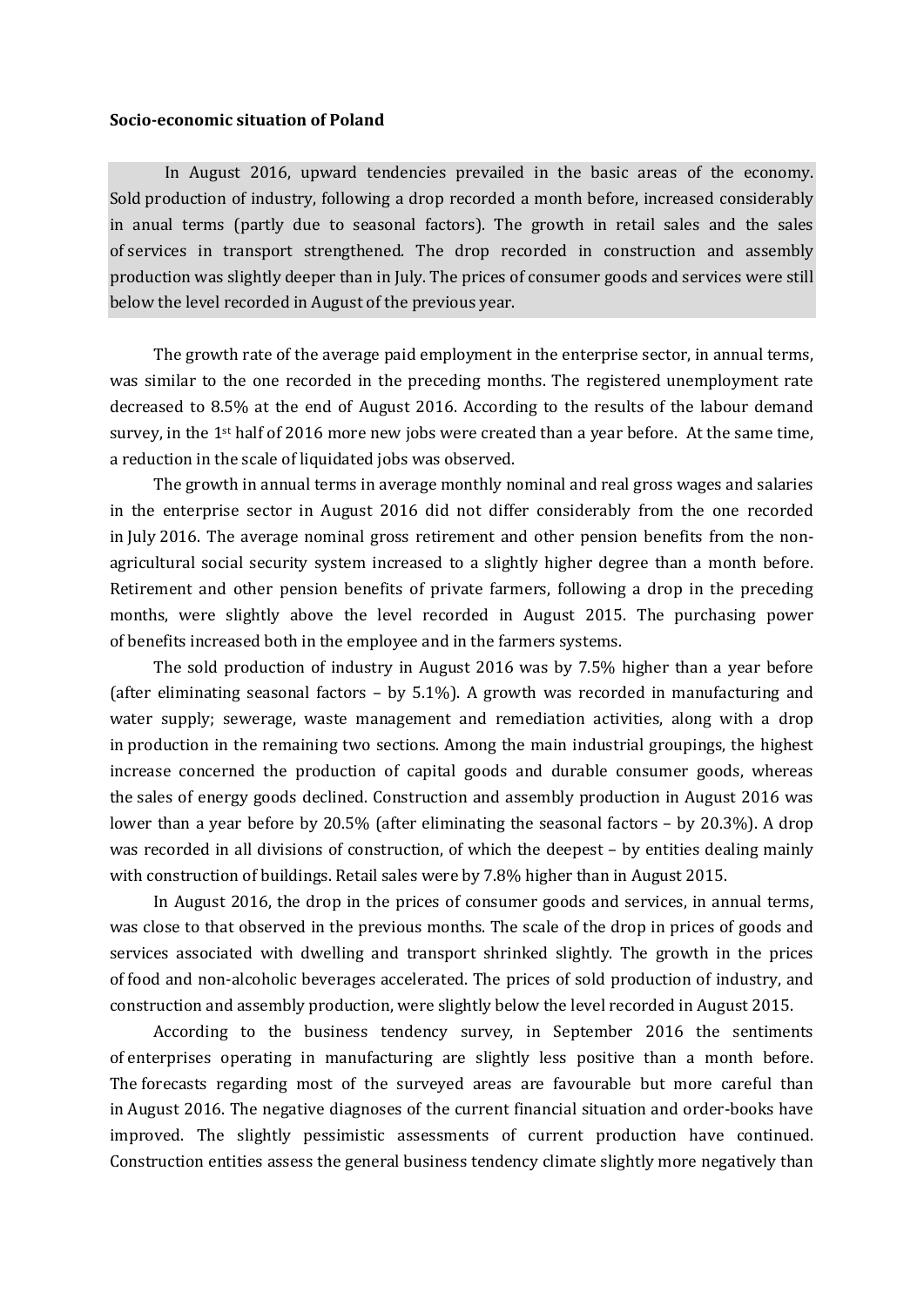a month before. The pessimistic assessments regarding current order-books are worse than in August 2016, with similar negative diagnoses of production and the financial situation. The corresponding forecasts are pessimistic and worse than a month before. Entrepreneurs in retail trade assess the business tendencies positively, similarly to August 2016. They perceive the future sales and demand for goods in a more favourable way. The diagnoses of the financial situation remain negative, with improved forecasts in this area, which are slightly positive.

The consumers' sentiments in September 2016 are less pessimistic than a month before. The most significant improvement has concerned to assessments regarding current possibility of making major purchases (which have been positive for the first time since September 2008) and the current economic situation of the country. Consumers' sentiments regarding the future have worsened slightly, of which the most in the scope of saving money and the economic situation of the country.

In August 2016 in the agricultural market the procurement prices of most basic agricultural products (except the prices of cattle and pigs for slaughter) fell below the corresponding month of the previous year. Preliminary results of the June survey indicate the deepening of the drop in the livestock of pigs in annual terms, which was influenced by limiting the number of animals in all categories. A slight drop, for the first time in four years, was recorded in the livestock of cattle, which resulted from reducing, among others, the livestock of bovines aged 2 years and over.

In the period of January–July 2016, in foreign trade turnover a faster growth was observed in exports than in imports. The exchange closed with a positive balance, which was much higher than a year before. The turnover with developed countries (including the EU countries) increased, as well as exports to the Central and Eastern European countries and imports from developing countries. In the 1st half of 2016, the total terms of trade index reached a slightly more favourable level than in the corresponding period of the previous year, amounting to 101.0 (against 100.9 a year before).

State Budget revenues in the period of the eight months of 2016 amounted to PLN 214.5 bn, and expenditures to PLN 229.5 bn (i.e. 68.4% and 62.3%, respectively, of the amounts assumed in the Budget Act for 2016). The deficit reached the level of PLN 14.9 bn, which accounted for 27.3% of the plan.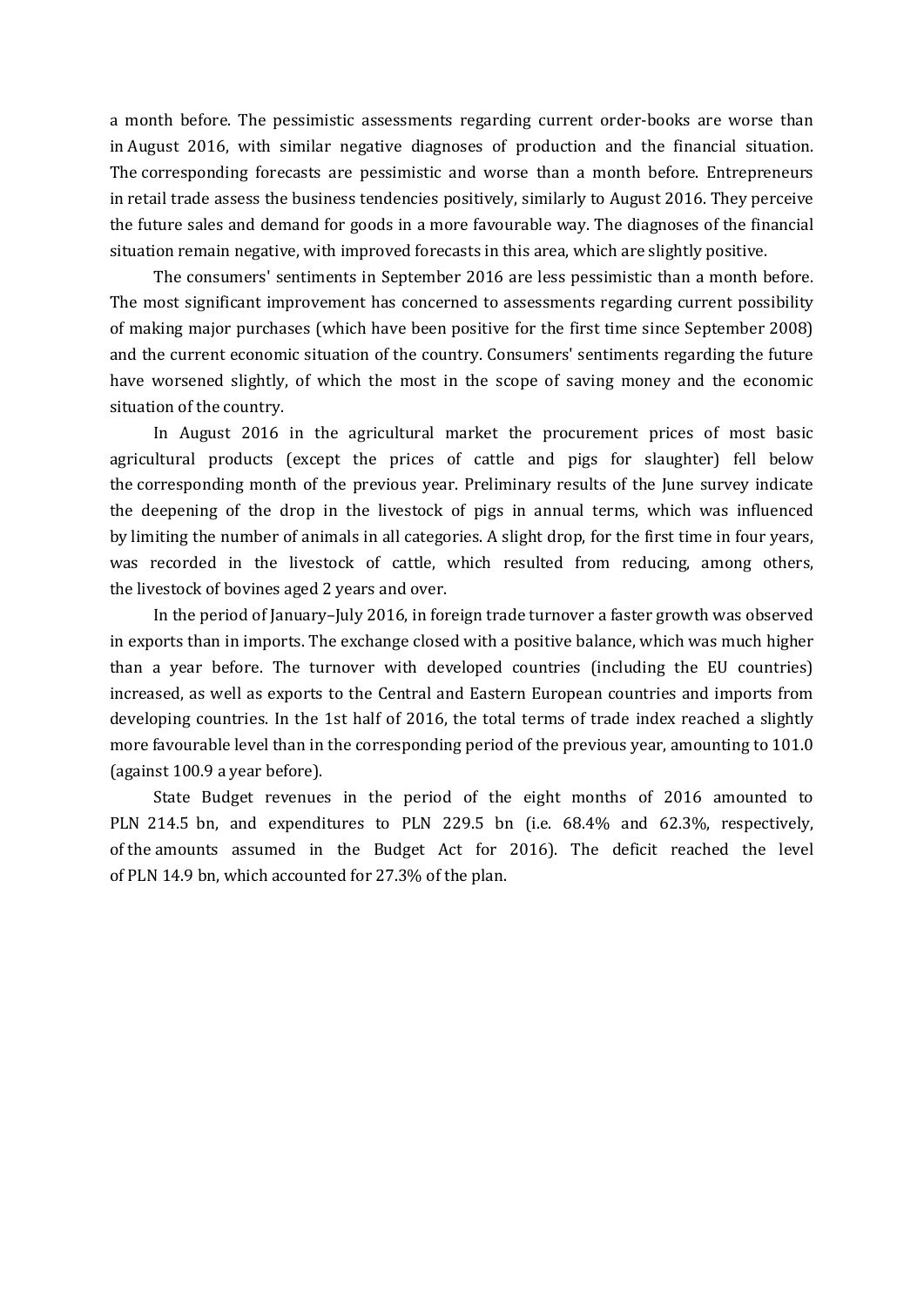| Specification                                                           |                   |              |              |               |                |               |                |               |               |         |         |         |         |
|-------------------------------------------------------------------------|-------------------|--------------|--------------|---------------|----------------|---------------|----------------|---------------|---------------|---------|---------|---------|---------|
| $a - 2015$                                                              |                   | I            | Н            | III           | IV             | V             | VI             | <b>VII</b>    | <b>VIII</b>   | IX      | X       | XI      | XII     |
| $b - 2016$                                                              |                   |              |              |               |                |               |                |               |               |         |         |         |         |
| Paid employment in the enterprise sector <sup>1</sup> in thous. persons | a<br>$\mathbf b$  | 5573<br>5703 | 5573<br>5711 | 5576<br>5727  | 5575<br>5730   | 5577<br>5734  | 5578<br>5753   | 5583<br>5762  | 5588<br>5761  | 5593    | 5608    | 5617    | 5626    |
| Registered unemployed persons (end of period) in thous. persons         |                   | 1919         | 1919         | 1861          | 1782           | 1702          | 1622           | 1586          | 1564          | 1539    | 1517    | 1531    | 1563    |
|                                                                         | a<br>$b$          | 1648         | 1653         | 1601          | 1522           | 1457          | 1393           | 1362          | 1347          |         |         |         |         |
| Unemployment rate (end of period) in %                                  | a                 | 11,9         | 11,9         | 11,5          | 11,1           | 10,7          | 10,2           | 10,0          | 9,9           | 9,7     | 9,6     | 9,6     | 9,8     |
|                                                                         | $b$               | 10.3         | 10.3         | 10.0          | 9,5            | 9,1           | 8,8            | 8,6           | 8,5           |         |         |         |         |
| Average monthly nominal gross wage and salary in the enterprise         |                   |              |              |               |                |               |                |               |               |         |         |         |         |
| $sector1$ :                                                             |                   |              |              |               |                |               |                |               |               |         |         |         |         |
| in zloty                                                                | a                 | 3942,78      | 3981,75      | 4214,14       | 4123,26        | 4002,16       | 4039,70        | 4095,26       | 4024,95       | 4059,19 | 4110,77 | 4164,01 | 4515,28 |
|                                                                         |                   | 4101,36      | 4137,55      | 4351,45       | 4313,57        | 4166,28       | 4252,19        | 4291,85       | 4212,56       |         |         |         |         |
| previous month=100                                                      | b                 | 90,0         | 101,0        | 105,8         | 97,8           | 97,1          | 100,9          | 101,4         | 98,3          | 100,9   | 101,3   | 101,3   | 108,4   |
|                                                                         | a<br>b            | 90,8         | 100,9        | 105,2         | 99,1           | 96,6          | 102,1          | 100,9         | 98,2          |         |         |         |         |
| corresponding month of previous year=100                                | a                 | 103,6        | 103,2        | 104,9         | 103,7          | 103,2         | 102,5          | 103,3         | 103,4         | 104.1   | 103.3   | 104.0   | 103,1   |
|                                                                         | b                 | 104,0        | 103,9        | 103,3         | 104,6          | 104,1         | 105,3          | 104,8         | 104,7         |         |         |         |         |
| Average monthly real gross wage and salary in the enterprise            |                   |              |              |               |                |               |                |               |               |         |         |         |         |
| sector <sup>1</sup> — corresponding month of previous year=100          | $\mathbf{a}$      | 105,2        | 105,0        | 106,6         | 104,9          | 104,1         | 103,4          | 104,1         | 104,1         | 105,2   | 104,2   | 104,7   | 103,8   |
|                                                                         |                   |              |              |               |                |               |                |               |               |         |         |         |         |
|                                                                         | $\mathbf b$       | 104,9        | 104,8        | 104,3         | 105,9          | 105,2         | 106,1          | 105,9         | 105,7         |         |         |         |         |
| Average monthly real gross retirement pay and pension:                  |                   |              |              |               |                |               |                |               |               |         |         |         |         |
| from non-agricultural social security system                            |                   | 104,5        | 104,6        | 104,8         | 103,3          | 103,1         | 102,8          | 103,1         | 103,1         | 103,3   | 103,3   | 103,4   | 103,4   |
| corresponding month of previous year=100                                | $\mathbf{a}$<br>b | 103,8        | 103,7        | 102,3         | 102,4          | 102,3         | 102,2          | 102,2         | 102,4         |         |         |         |         |
| of farmers                                                              |                   |              |              |               |                |               |                |               |               |         |         |         |         |
| corresponding month of previous year=100                                | a                 | 102,9        | 103,2        | 104,9         | 104,4          | 105,5         | 104,3          | 103,6         | 103,1         | 103.3   | 103.0   | 102.8   | 102.7   |
|                                                                         | $\mathbf b$       | 103,1        | 103,1        | 100,6         | 100,3          | 99,3          | 100,0          | 100,7         | 101,0         |         |         |         |         |
| Price indices of consumer goods and services:                           |                   |              |              |               |                |               |                |               |               |         |         |         |         |
| previous month=100                                                      | $\mathbf a$       | 99,8         | 99,9         | 100,2         | 100,4          | 100,0         | 100,0          | 99,9          | 99,6          | 99,7    | 100,1   | 99,9    | 99,8    |
|                                                                         | b                 | 99,5         | 99,9         | 100,1         | 100,3          | 100,1         | 100,2          | 99,7          | 99,8          |         |         |         |         |
| corresponding month of previous year=100                                | a                 | 98,6         | 98,4         | 98,5          | 98,9           | 99,1          | 99,2           | 99,3          | 99,4          | 99,2    | 99.3    | 99.4    | 99,5    |
|                                                                         | b                 | 99,1         | 99,2         | 99,1          | 98,9           | 99,1          | 99,2           | 99,1          | 99,2          |         |         |         |         |
| December of previous year=100                                           | a                 | 99,8         | 99,6         | 99,8          | 100,3          | 100,3         | 100,3          | 100,2         | 99,9          | 99,6    | 99.7    | 99.6    | 99,5    |
|                                                                         | b                 | 99,5         | 99,4         | 99,5          | 99,8           | 99,9          | 100,1          | 99,8          | 99,5          |         |         |         |         |
| Price indices of sold production of industry:                           |                   |              |              |               |                |               |                |               |               |         |         |         |         |
| previous month=100                                                      | a                 | 99,9         | 99,9         | 100,1         | 99,6           | 100,4         | 100,6          | 99,6          | 99,3          | 99,9    | 100,1   | 100,0   | 99,8    |
|                                                                         | $b$               | 99,5         | 99,6         | 99,7          | 100,3          | 101,2         | 100,2          | 99,9          | 99,7          |         |         |         |         |
| corresponding month of previous year=100                                | a                 | 97,2         | 97,2         | 97,5          | 97,3           | 97,9          | 98,6           | 98,2          | 97,3          | 97,2    | 97,7    | 98,2    | 99,2    |
|                                                                         | $\mathbf b$       | 98,8         | 98,5         | 98,1          | 98,8           | 99,6          | 99,2           | 99,5          | 99,9          |         |         |         |         |
| Price indices of construction and assembly production:                  |                   |              |              |               |                |               |                |               |               |         |         |         |         |
| previous month=100                                                      | a<br>b            | 99,9<br>99,9 | 99,9<br>99,9 | 100,0<br>99,9 | 100,0<br>100,0 | 99,9<br>100,0 | 100,0<br>100,1 | 99,9<br>100,1 | 99,9<br>100,1 | 99,9    | 99.9    | 99.9    | 99.9    |
| corresponding month of previous year=100                                | a                 | 99,5         | 99,6         | 99,7          | 99,7           | 99,7          | 99,6           | 99,6          | 99,4          | 99,4    | 99,3    | 99,3    | 99.1    |
|                                                                         | $\mathbf b$       | 99,3         | 99,3         | 99,2          | 99,3           | 99,4          | 99,5           | 99,6          | 99,8          |         |         |         |         |
|                                                                         |                   |              |              |               |                |               |                |               |               |         |         |         |         |

## **SELECTED INDICATORS REGARDING THE ECONOMIC SITUATION OF THE COUNTRY**

1 Data concern economic entities employing more than 9 persons.